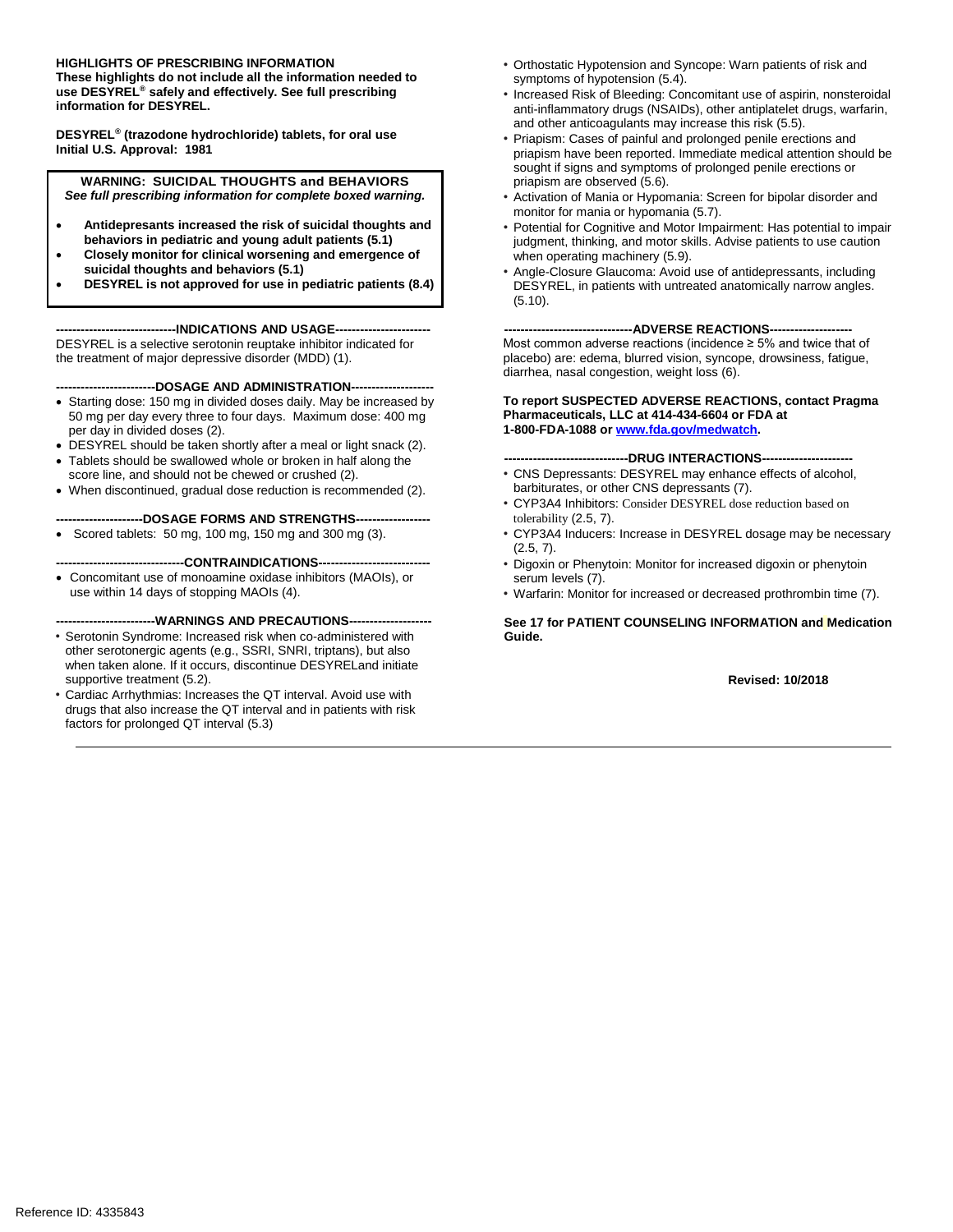#### **FULL PRESCRIBING INFORMATION: CONTENTS\***

### **WARNING: SUICIDAL THOUGHTS AND BEHAVIORS**

### **1 INDICATIONS AND USAGE**

#### **2 DOSAGE AND ADMINISTRATION**

- 2.1 Dose Selection
- 2.2 Important Administration Instructions
- 2.3 Screen for Bipolar Disorder Prior to Starting DESYREL
- 2.4 Switching to or from Monoamine Oxidase Inhibitor
- Antidepressant
- 2.5 Dosage Recommendations for Concomitant Use with Strong CYP3A4 Inhibitors or Inducers
- 2.6 Discontinuation of Treatment with DESYREL

### **3 DOSAGE FORMS AND STRENGTHS**

#### **4 CONTRAINDICATIONS**

#### **5 WARNINGS AND PRECAUTIONS**

- 5.1 Suicidal Thoughts and Behaviors in Pediatric and Young Adult Patients
- 5.2 Serotonin Syndrome
- 5.3 Cardiac Arrhythmias
- 5.4 Orthostatic Hypotension and Syncope
- 5.5 Increased Risk of Bleeding
- 5.6 Priapism
- 5.7 Activation of Mania or Hypomania
- 5.8 Discontinuation Syndrome
- 5.9 Potential for Cognitive and Motor Impairment
- 5.10 Angle-Closure Glaucoma
- 5.11 Hyponatremia

#### **6 ADVERSE REACTIONS**

- 6.1 Clinical Trials Experience
- 6.2 Postmarketing Experience

#### **7 DRUG INTERACTIONS**

- 7.1 Drugs Having Clinically Important Interactions with DESYREL
- **8 USE IN SPECIFIC POPULATIONS**
	- 8.1 Pregnancy
	- 8.2 Lactation
	- 8.4 Pediatric Use
	- 8.5 Geriatric Use
	- 8.6 Renal Impairment
	- 8.7 Hepatic Impairment
- **9 DRUG ABUSE AND DEPENDENCE**
	- 9.1 Controlled Substance
	- 9.2 Abuse
- **10 OVERDOSAGE**

# **11 DESCRIPTION**

### **12 CLINICAL PHARMACOLOGY**

- 12.1 Mechanism of Action
- 12.2 Pharmacodynamics
- 12.3 Pharmacokinetics
- **13 NONCLINICAL TOXICOLOGY**
	- 13.1 Carcinogenesis, Mutagenesis, Impairment of Fertility
- **14 CLINICAL STUDIES**
- **16 HOW SUPPLIED/STORAGE AND HANDLING**
- **17 PATIENT COUNSELING INFORMATION**

\* Sections or subsections omitted from the full prescribing information are not listed.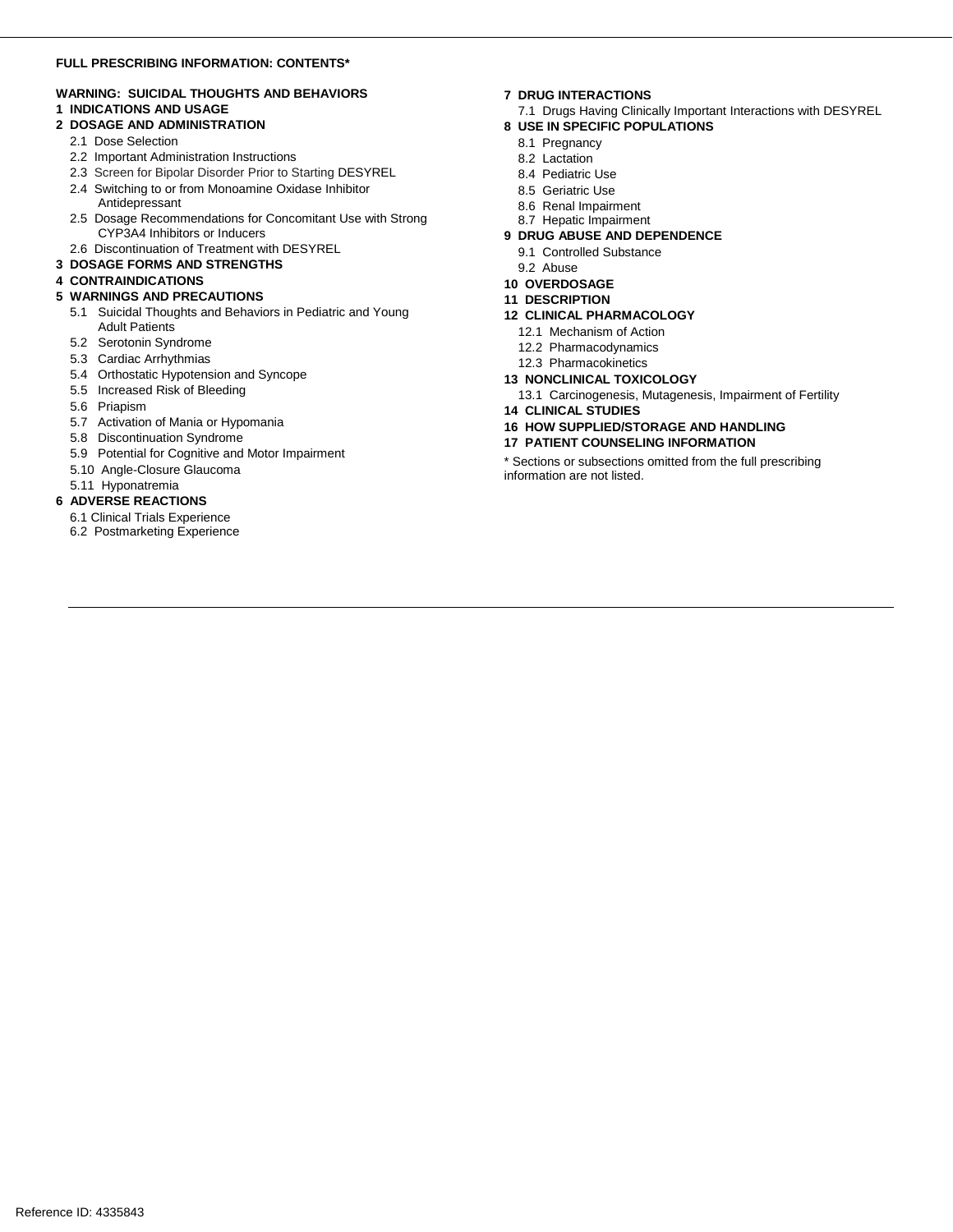## **FULL PRESCRIBING INFORMATION**

## **WARNING: SUICIDAL THOUGHTS and BEHAVIORS**

**Antidepressants increased the risk of suicidal thoughts and behaviors in pediatric and young adult patients in short-term studies. Closely monitor all antidepressant-treated patients for clinical worsening, and for emergence of suicidal thoughts and behaviors**  *[see Warnings and Precautions (5.1)]***. DESYREL is not approved for use in pediatric patients** *[see Use in Specific Populations (8.4)]***.**

## **1 INDICATIONS AND USAGE**

DESYREL® is indicated for the treatment of major depressive disorder (MDD) in adults*.*

# **2 DOSAGE AND ADMINISTRATION**

### **2.1 Dose Selection**

An initial dose of 150 mg/day in divided doses is suggested. The dosage should be initiated at a low-dose and increased gradually, noting the clinical response and any evidence of intolerance. Occurrence of drowsiness may require the administration of a major portion of the daily dose at bedtime or a reduction of dosage.

The dose may be increased by 50 mg/day every 3 to 4 days. The maximum dose for outpatients usually should not exceed 400 mg/day in divided doses. Inpatients (i.e., more severely depressed patients) may be given up to but not in excess of 600 mg/day in divided doses.

Once an adequate response has been achieved, dosage may be gradually reduced, with subsequent adjustment depending on therapeutic response.

## **2.2 Important Administration Instructions**

DESYREL<sup>®</sup> can be swallowed whole or administered as a half tablet by breaking the tablet along the score line.

DESYREL should be taken shortly after a meal or light snack.

## **2.3 Screen for Bipolar Disorder Prior to Starting DESYREL**

Prior to initiating treatment with DESYREL or another antidepressant, screen patients for a personal or family history of bipolar disorder, mania, or hypomania *[see Warnings and Precautions (5.7)].*

## **2.4 Switching to or from Monoamine Oxidase Inhibitor Antidepressant**

At least 14 days must elapse between discontinuation of a monoamine oxidase inhibitor (MAOI) antidepressant and initiation of DESYREL. In addition, at least 14 days must elapse after stopping DESYREL before starting an MAOI antidepressant *[see Contraindications (4), Warnings and Precautions (5.2)].*

## **2.5 Dosage Recommendations for Concomitant Use with Strong CYP3A4 Inhibitors or Inducers**

Coadministration with Strong CYP3A4 Inhibitors

Consider reducing DESYREL dose based on tolerability when DESYREL is coadministered with a strong CYP3A4 inhibitor *[see Drug Interactions (7.1)].* 

### Coadministration with Strong CYP3A4 Inducers

Consider increasing DESYREL dose based on therapeutic response when DESYREL is coadministered with a strong CYP3A4 inducer *[see Drug Interactions (7.1)].*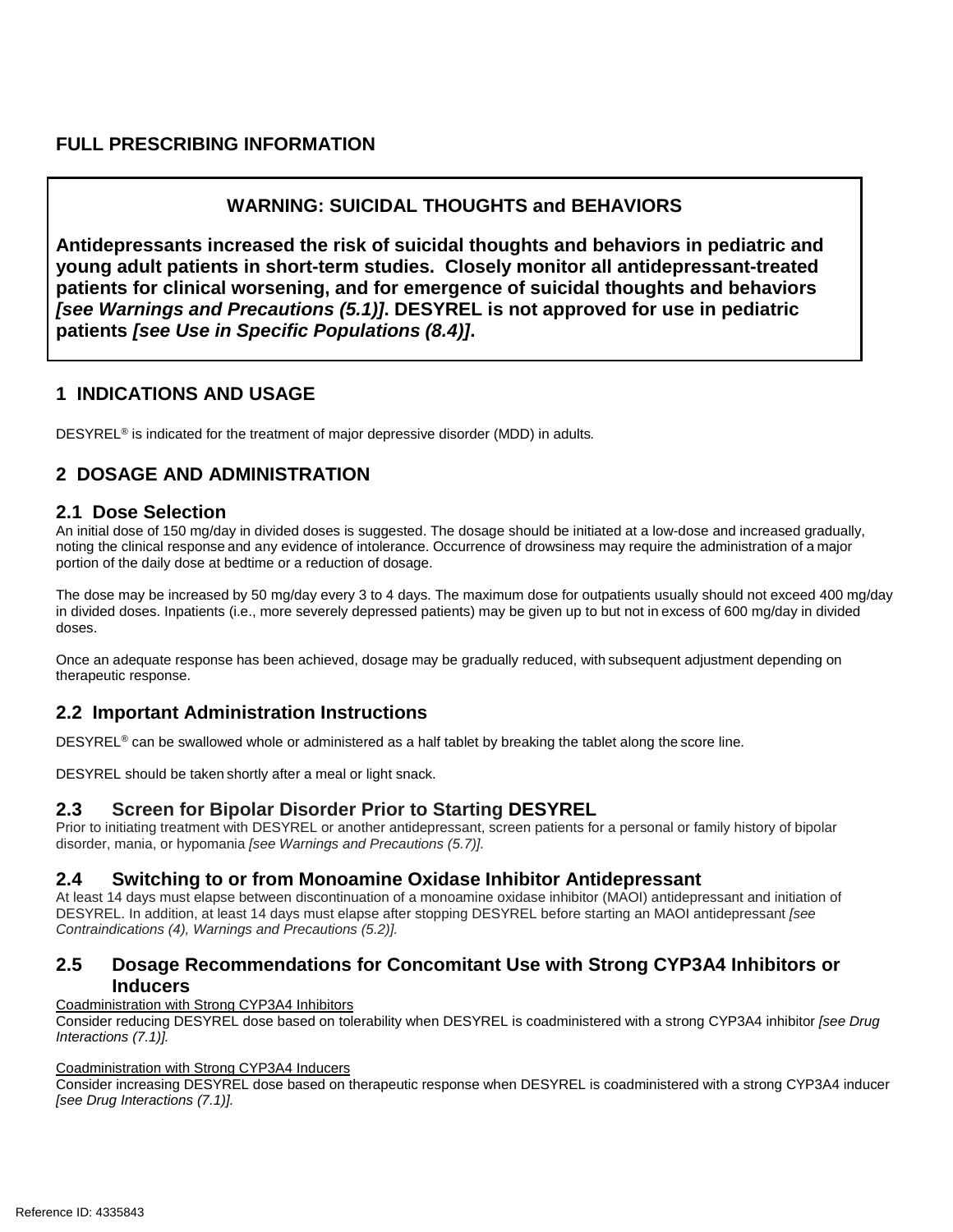## **2.6 Discontinuation of Treatment with DESYREL**

Adverse reactions may occur upon discontinuation of DESYREL *[See Warnings and Precautions (5.8)].* Gradually reduce the dosage rather than stopping DESYREL abruptly whenever possible.

## **3 DOSAGE FORMS AND STRENGTHS**

- 50 mg: White, round, scored, film-coated tablet; bisected with "50" and "P 005" debossed on one side and plain on the other side.
- 100 mg: White, round, scored, film-coated tablet; bisected with "100" and "P 006" debossed on one side and plain on the other side.
- 150 mg: White, rectangular, scored tablet; trisected on both sides, debossed with "P" and "007" on one side and "50", "50", "50" on the other side, with a bisect on each edge.
- 300 mg: White, rectangular, scored tablet; trisected on one side debossed with "100", "100", "100" and bisected on the other side debossed with "P" and "008".

## **4 CONTRAINDICATIONS**

DESYREL is contraindicated in:

• Patients taking, or within 14 days of stopping, monoamine oxidase inhibitors (MAOIs), including MAOIs such as linezolid or intravenous methylene blue, because of an increased risk of serotonin syndrome *[see Warnings and Precautions (5.2), Drug Interactions (7.1)].*

# **5 WARNINGS AND PRECAUTIONS**

## **5.1 Suicidal Thoughts and Behaviors in Pediatric and Young Adult Patients**

In pooled analyses of placebo-controlled trials of antidepressant drugs (SSRIs and other antidepressant classes) that included approximately 77,000 adult patients and over 4,400 pediatric patients, the incidence of suicidal thoughts and behaviors in pediatric and young adult patients was greater in antidepressant-treated patients than in placebo-treated patients. The drug-placebo differences in the number of cases of suicidal thoughts and behaviors per 1000 patients treated are provided in Table 1.

No suicides occurred in any of the pediatric studies. There were suicides in the adult studies, but the number was not sufficient to reach any conclusion about antidepressant drug effect on suicide.

#### **Table 1: Risk Differences of the Number of Cases of Suicidal Thoughts or Behaviors in the Pooled Placebo-Controlled Trials of Antidepressants in Pediatric and Adult Patients**

| Age Range<br>(years) | Drug-Placebo Difference in Number of Patients of<br>Suicidal Thoughts or Behaviors per 1000 Patients Treated |
|----------------------|--------------------------------------------------------------------------------------------------------------|
|                      | <b>Increases Compared to Placebo</b>                                                                         |
| $<$ 18               | 14 additional patients                                                                                       |
| 18-24                | 5 additional patients                                                                                        |
|                      | <b>Decreases Compared to Placebo</b>                                                                         |
| 25-64                | 1 fewer patient                                                                                              |
| ≥65                  | 6 fewer patients                                                                                             |

It is unknown whether the risk of suicidal thoughts and behaviors in pediatric and young adult patients extends to longer-term use, i.e., beyond four months. However, there is substantial evidence from placebo-controlled maintenance trials in adults with MDD that antidepressants delay the recurrence of depression.

Monitor all antidepressant-treated patients for clinical worsening and emergence of suicidal thoughts and behaviors, especially during the initial few months of drug therapy and at times of dosage changes. Counsel family members or caregivers of patients to monitor for changes in behavior and to alert the healthcare provider. Consider changing the therapeutic regimen, including possibly discontinuing DESYREL, in patients whose depression is persistently worse, or who are experiencing emergent suicidal thoughts or behaviors.

## **5.2 Serotonin Syndrome**

Serotonin-norepinephrine reuptake inhibitors (SNRIs) and SSRIs, including DESYREL, can precipitate serotonin syndrome, a potentially life-threatening condition. The risk is **increased with concomitant use of other serotonergic drugs (including triptans, tricyclic antidepressants, fentanyl, lithium, tramadol, tryptophan, buspirone, and St. John's Wort) and with drugs that impair metabolism of serotonin, i.e., MAOIs** *[see Contraindications (4), Drug Interactions (7.1)].* **Serotonin syndrome can also occur when these drugs are used alone.** 

Serotonin syndrome signs and symptoms may include mental status changes (e.g., agitation, hallucinations, delirium, and coma), autonomic instability (e.g., tachycardia, labile blood pressure, dizziness, diaphoresis, flushing, hyperthermia), neuromuscular symptoms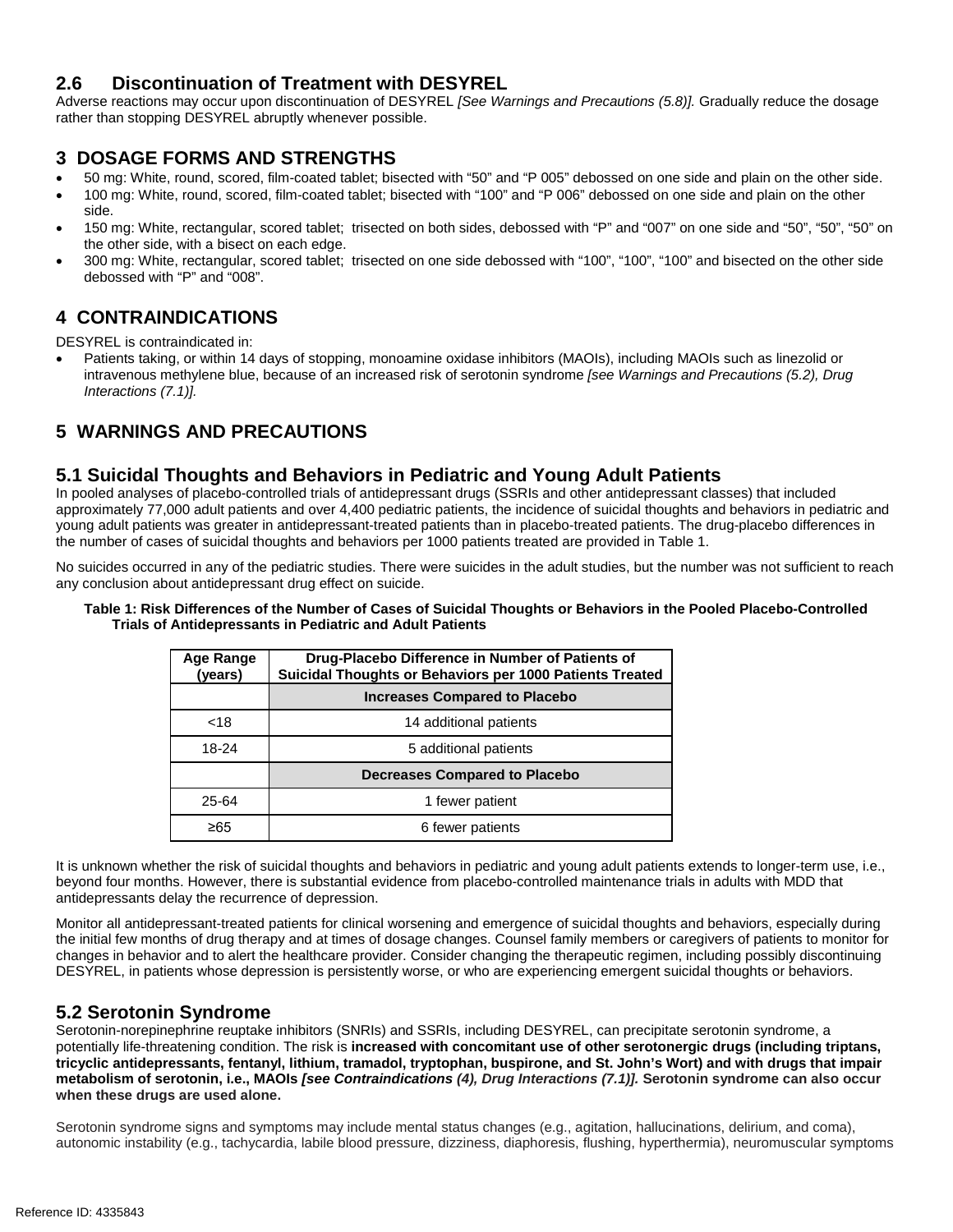(e.g., tremor, rigidity, myoclonus, hyperreflexia, incoordination), seizures, and gastrointestinal symptoms (e.g., nausea, vomiting, diarrhea).

The concomitant use of DESYREL with MAOIs is contraindicated. In addition, do not initiate DESYREL in a patient being treated with MAOIs such as linezolid or intravenous methylene blue. No reports involved the administration of methylene blue by other routes (such as oral tablets or local tissue injection). If it is necessary to initiate treatment with an MAOI such as linezolid or intravenous methylene blue in a patient taking DESYREL, discontinue DESYREL before initiating treatment with the MAOI *[see Contraindications (4), Drug Interactions (7.1)].*

Monitor all patients taking DESYREL for the emergence of serotonin syndrome. Discontinue treatment with DESYREL and any concomitant serotonergic agents immediately if the above symptoms occur, and initiate supportive symptomatic treatment. If concomitant use of DESYREL with other serotonergic drugs is clinically warranted, inform patients of the increased risk for serotonin syndrome and monitor for symptoms.

## **5.3 Cardiac Arrhythmias**

Clinical studies indicate that trazodone hydrochloride may be arrhythmogenic in patients with preexisting cardiac disease. Arrhythmias identified include isolated PVCs, ventricular couplets, tachycardia with syncope, and torsade de pointes. Postmarketing events, including torsade de pointes have been reported at doses of 100 mg or less with the immediate-release form of DESYREL. DESYREL should also be avoided in patients with a history of cardiac arrhythmias, as well as other circumstances that may increase the risk of the occurrence of torsade de pointes and/or sudden death, including symptomatic bradycardia, hypokalemia or hypomagnesemia, and the presence of congenital prolongation of the QT interval. DESYREL is not recommended for use during the initial recovery phase of myocardial infarction. Caution should be used when administering DESYREL to patients with cardiac disease and such patients should be closely monitored, since antidepressant drugs (including DESYREL) may cause cardiac arrhythmias *[see Adverse Reactions (6.2)]*.

DESYREL prolongs the QT/QT<sub>c</sub> interval. The use of DESYREL should be avoided in patients with known QT prolongation or in combination with other drugs that are inhibitors of CYP3A4 (e.g., itraconazole, clarithromycin, voriconazole), or known to prolong QT interval including Class 1A antiarrhythmics (e.g., quinidine, procainamide) or Class 3 antiarrhythmics (e.g., amiodarone, sotalol), certain antipsychotic medications (e.g., ziprasidone, chlorpromazine, thioridazine), and certain antibiotics (e.g., gatifloxacin). Concomitant administration of drugs may increase the risk of cardiac arrhythmia *[see Drug Interactions (7.1)].*

### **5.4 Orthostatic Hypotension and Syncope**

Hypotension, including orthostatic hypotension and syncope has been reported in patients receiving trazodone hydrochloride. Concomitant use with an antihypertensive may require a reduction in the dose of the antihypertensive drug.

### **5.5 Increased Risk of Bleeding**

Drugs that interfere with serotonin reuptake inhibition, including DESYREL, increase the risk of bleeding events. Concomitant use of aspirin, nonsteroidal anti-inflammatory drugs (NSAIDS), other antiplatelet drugs, warfarin, and other anticoagulants may add to this risk. Case reports and epidemiological studies (case-control and cohort design) have demonstrated an association between use of drugs that interfere with serotonin reuptake and the occurrence of gastrointestinal bleeding. Bleeding events related to drugs that interfere with serotonin reuptake have ranged from ecchymosis, hematoma, epistaxis, and petechiae to life-threatening hemorrhages.

Inform patients about the risk of bleeding associated with the concomitant use of DESYREL and antiplatelet agents or anticoagulants. For patients taking warfarin, carefully monitor coagulation indices when initiating, titrating, or discontinuing DESYREL.

## **5.6 Priapism**

Cases of priapism (painful erections greater than 6 hours in duration) have been reported in men receiving DESYREL. Priapism, if not treated promptly, can result in irreversible damage to the erectile tissue. Men who have an erection lasting greater than 4 hours, whether painful or not, should immediately discontinue the drug and seek emergency medical attention *[see Adverse Reactions (6.2), Overdosage (10)].*

DESYREL should be used with caution in men who have conditions that might predispose them to priapism (e.g., sickle cell anemia, multiple myeloma, or leukemia), or in men with anatomical deformation of the penis (e.g., angulation, cavernosal fibrosis, or Peyronie's disease).

## **5.7 Activation of Mania or Hypomania**

In patients with bipolar disorder, treating a depressive episode with DESYREL or another antidepressant may precipitate a mixed/manic episode. Activation of mania/hypomania has been reported in a small proportion of patients with major affective disorder who were treated with antidepressants. Prior to initiating treatment with DESYREL, screen patients for any personal or family history of bipolar disorder, mania, or hypomania *[see Dosage and Administration (2.3)]*.

### **5.8 Discontinuation Syndrome**

Adverse reactions after discontinuation of serotonergic antidepressants, particularly after abrupt discontinuation, include: nausea, sweating, dysphoric mood, irritability, agitation, dizziness, sensory disturbances (e.g., paresthesia, such as electric shock sensations),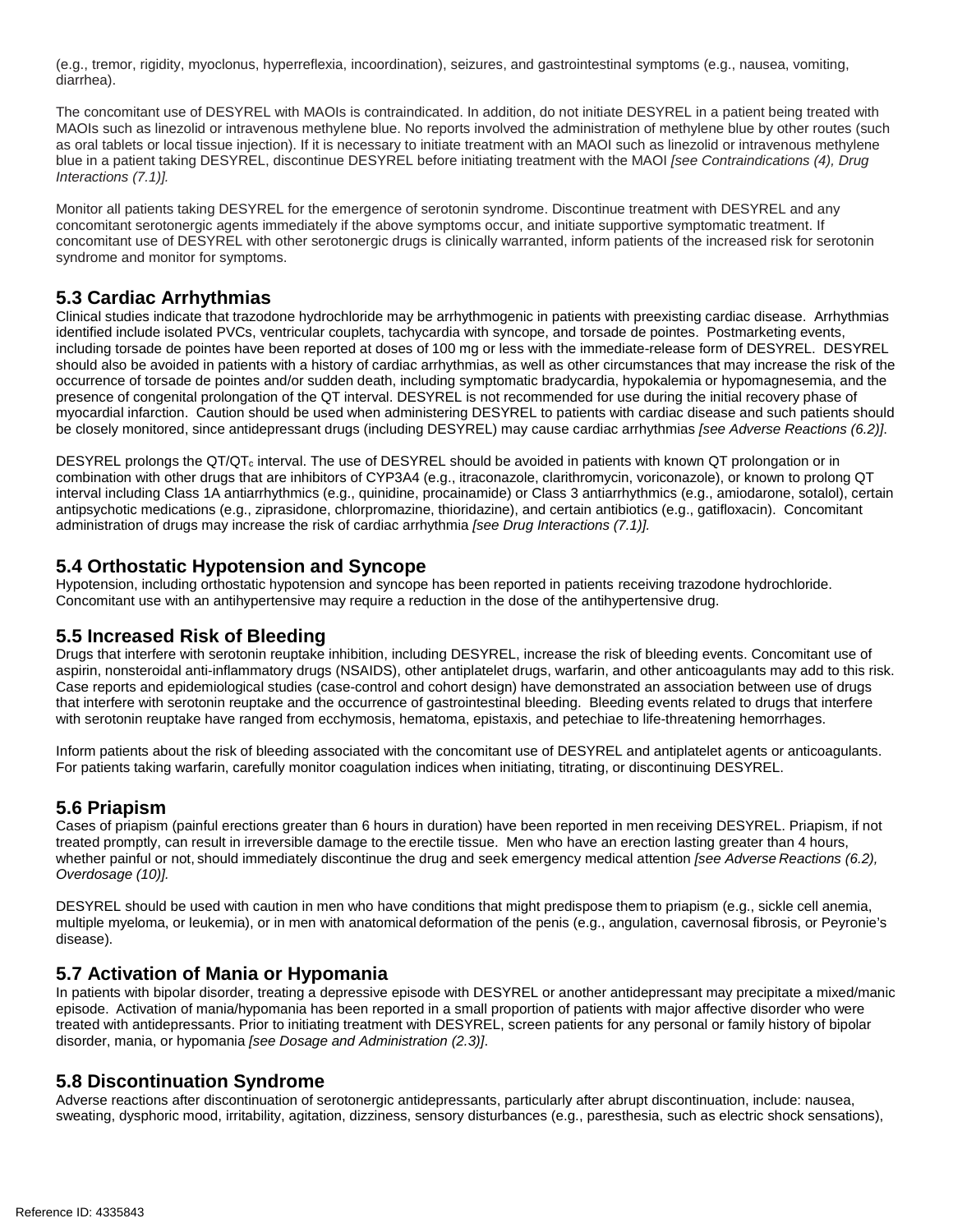tremor, anxiety, confusion, headache, lethargy, emotional lability, insomnia, hypomania, tinnitus, and seizures. A gradual reduction in dosage rather than abrupt cessation is recommended whenever possible *[See Dosage and Administration (2.6)].*

## **5.9 Potential for Cognitive and Motor Impairment**

DESYREL<sup>®</sup> may cause somnolence or sedation and may impair the mental and/or physical ability required for the performance of potentially hazardous tasks. Patients should be cautioned about operating hazardous machinery, including automobiles, until they are reasonably certain that the drug treatment does not affect them adversely.

### **5.10 Angle-Closure Glaucoma**

The pupillary dilation that occurs following use of many antidepressant drugs including DESYREL may trigger an angle closure attack in a patient with anatomically narrow angles who does not have a patent iridectomy. Avoid use of antidepressants, including DESYREL, in patients with untreated anatomically narrow angles.

### **5.11 Hyponatremia**

Hyponatremia may occur as a result of treatment with SNRIs and SSRIs, including DESYREL. Cases with serum sodium lower than 110 mmol/L have been reported. Signs and symptoms of hyponatremia include headache, difficulty concentrating, memory impairment, confusion, weakness, and unsteadiness, which can lead to falls. Signs and symptoms associated with more severe and/or acute cases have included hallucination, syncope, seizure, coma, respiratory arrest, and death. In many cases, this hyponatremia appears to be the result of the syndrome of inappropriate antidiuretic hormone secretion (SIADH).

In patients with symptomatic hyponatremia, discontinue DESYREL and institute appropriate medical intervention. Elderly patients, patients taking diuretics, and those who are volume-depleted may be at greater risk of developing hyponatremia with SSRIs and SNRIs *[see Use in Specific Populations (8.5)]*.

## **6 ADVERSE REACTIONS**

The following serious adverse reactions are described elsewhere in the labeling:

- Suicidal Thoughts and Behavior in Children, Adolescents and Young Adults *[see Boxed Warning and Warnings and Precautions (5.1)]*
- Serotonin Syndrome *[see Warnings and Precautions (5.2)]*
- Cardiac Arrythmias (*see Warnings and Precautions (5.3)]*
- Orthostatic Hypotension and Syncope *[see Warnings and Precautions (5.4)]*
- Increased Risk of Bleeding *[see Warnings and Precautions (5.5)]*
- Priapism *[see Warnings and Precautions (5.6)]*
- Activation of Mania or Hypomania *[see Warnings and Precautions (5.7)]*
- Discontinuation Syndrome *[see Warnings and Precautions (5.8)]*
- Potential for Cognitive and Motor Impairment *[see Warnings and Precautions (5.9)]*
- Angle-Closure Glaucoma *[see Warnings and Precautions (5.10)]*
- Hyponatremia *[see Warnings and Precautions (5.11)]*

# **6.1 Clinical Trials Experience**

Because clinical trials are conducted under widely varying conditions, adverse reaction rates observed in the clinical trials of a drug cannot be directly compared to rates in the clinical trials of another drug and may not reflect the rates observed in practice.

#### Table 2: Common Adverse Reactions Occurring in ≥ 2% of DESYREL-treated Patients and Greater than the Rate of Placebo-**Treated Patients as Observed in Controled Clinical Studies**

|                         | Inpatients                  |          | Outpatients           |           |
|-------------------------|-----------------------------|----------|-----------------------|-----------|
|                         | <b>Desyrel<sup>®</sup>N</b> | Placebo  | Desyre <sup>®</sup> N | Placebo   |
|                         | $=142$                      | $N = 95$ | $=157$                | $N = 158$ |
|                         |                             |          |                       |           |
| <b>Allergic</b>         |                             |          |                       |           |
| Skin Condition/Edema    | 3%                          | 1%       | 7%                    | 1%        |
| <b>Autonomic</b>        |                             |          |                       |           |
| <b>Blurred Vision</b>   | 6%                          | 4%       | 15%                   | 4%        |
| Constipation            | 7%                          | 4%       | 8%                    | 6%        |
| Dry Mouth               | 15%                         | 8%       | 34%                   | 20%       |
| Cardiovascular          |                             |          |                       |           |
| Hypertension            | <b>20%</b>                  | $1\%$    | 1%                    | $\star$   |
| Hypotension             | 7%                          | $1\%$    | 4%                    | $\Omega$  |
| Syncope                 | 3%                          | 2%       | 5%                    | 1%        |
| <b>CNS</b>              |                             |          |                       |           |
| Confusion               | 5%                          | 0        | 6%                    | 8%        |
| Decreased Concentration | 3%                          | 2%       | 1%                    | 0         |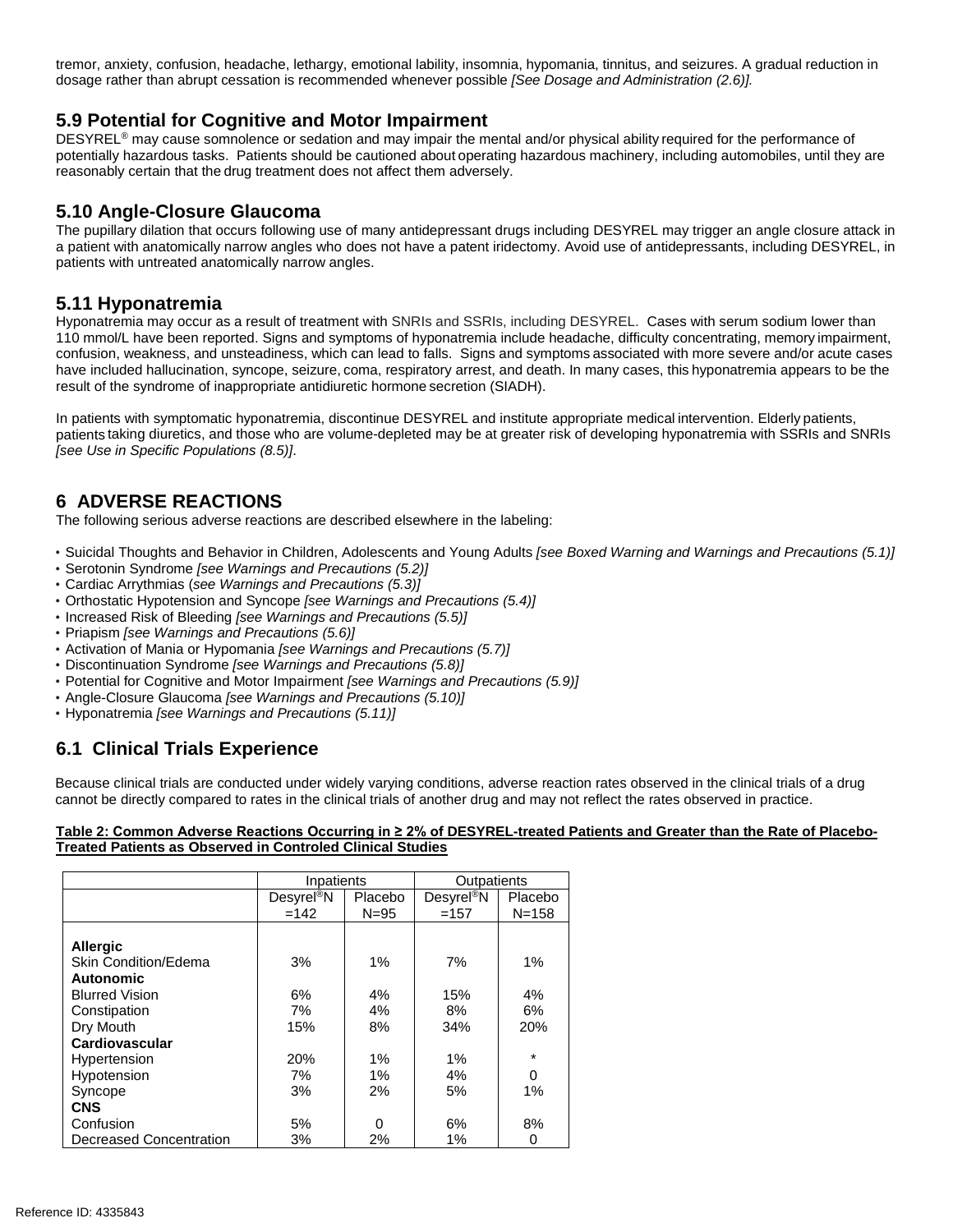| Disorientation             | 2%  | $\Omega$ | $\star$ | 0       |
|----------------------------|-----|----------|---------|---------|
| Dizziness/Light-Headedness | 20% | 5%       | 28%     | 15%     |
| Drowsiness                 | 24% | 6%       | 41%     | 20%     |
| Fatique                    | 11% | 4%       | 6%      | 3%      |
| Headache                   | 10% | 5%       | 20%     | 16%     |
| <b>Nervousness</b>         | 15% | 11%      | 6%      | 8%      |
| Gastrointestinal           |     |          |         |         |
| Abdominal/Gastric Disorder | 4%  | 4%       | 6%      | 4%      |
| Diarrhea                   | 0   | 1%       | 5%      | 1%      |
| Nausea/Vomiting            | 10% | 1%       | 13%     | 10%     |
| <b>Musculoskeletal</b>     |     |          |         |         |
| Aches/Pains                | 6%  | 3%       | 5%      | 3%      |
| Neurological               |     |          |         |         |
| Incoordination             | 5%  | 0        | 2%      | $\star$ |
| Tremors                    | 3%  | 1%       | 5%      | 4%      |
| Other                      |     |          |         |         |
| Eyes Red/Tired/Itching     | 3%  | 0        | 0       | 0       |
| <b>Head Full-Heavy</b>     | 3%  | 0        | 0       | 0       |
| Malaise                    | 3%  | 0        | 0       | 0       |
| Nasal/Sinus Congestion     | 3%  | 0        | 6%      | 3%      |
| Weight Gain                | 1%  | 0        | 5%      | 2%      |
| <b>Weight Loss</b>         |     | 3%       | 6%      | 3%      |

Other adverse reactions occurring at an incidence of <2% with the use of trazodone hydrochloride in the controlled clinical studies: akathisia, allergic reaction, anemia, chest pain, delayed urine flow, early menses, flatulence, hallucinations/delusions, hematuria, hypersalivation, hypomania, impaired memory, impaired speech, impotence, increased appetite, increased libido, increased urinary frequency, missed periods, muscle twitches, numbness, paresthesia, retrograde ejaculation, shortness of breath, and tachycardia/palpitations. Occasional sinus bradycardia has occurred in long-term studies.

# **6.2 Postmarketing Experience**

The following adverse reactions have been identified during post-approval use of DESYREL. Because these reactions are reported voluntarily from a population of uncertain size, it is not always possible to estimate their frequency or establish a causal relationship to drug exposure:

### **Blood and lymphatic system disorders:** hemolytic anemia, leukocytosis

**Cardiac disorders:** cardiospasm, congestive heart failure, conduction block, orthostatic hypotension and syncope, palpitations, bradycardia, atrial fibrillation, myocardial infarction, cardiac arrest, arrhythmia, ventricular ectopic activity, including ventricular tachycardia and QT prolongation. Prolonged QT interval, torsade de pointes, and ventricular tachycardia have been reported at doses of 100 mg per day or less *[see Warnings and Precautions (5.3)].*

**Endocrine disorders:** inappropriate ADH syndrome

**Eye disorders:** diplopia

**Gastrointestinal disorders:** increased salivation, nausea/vomiting

**General disorders and administration site conditions:** chills, edema, unexplained death, weakness

**Hepatobiliary disorders:** cholestasis, jaundice, hyperbilirubinemia, liver enzyme alterations

**Investigations:** increased amylase

**Metabolism and nutrition disorders:** methemoglobinemia

**Nervous system disorders:** aphasia, ataxia, cerebrovascular accident, extrapyramidal symptoms, grand mal seizures, paresthesia, tardive dyskinesia, vertigo

**Psychiatric disorders:** abnormal dreams, agitation, anxiety, hallucinations, insomnia, paranoid reaction, psychosis, stupor **Renal and urinary disorders:** urinary incontinence, urinary retention

**Reproductive system and breast disorders:** breast enlargement or engorgement, clitorism, lactation, priapism *[see Warnings and Precautions (5.6)]*

**Respiratory, thoracic and mediastinal disorders:** apnea

**Skin and subcutaneous tissue disorders:** alopecia, hirsutism, leukonychia, pruritus, psoriasis, rash, urticaria **Vascular disorders:** vasodilation

# **7 DRUG INTERACTIONS**

# **7.1 Drugs Having Clinically Important Interactions With DESYREL**

## **Table 3: Clinically Important Drug Interactions with DESYREL**

| (MAOIs)<br>Mo<br>$\sim$ 14 $\sim$ 4 14 $\sim$ 15 $\sim$<br>Oxidase Inhibitors<br>'ne .<br>оаг |                                                                                                                                                       |  |  |
|-----------------------------------------------------------------------------------------------|-------------------------------------------------------------------------------------------------------------------------------------------------------|--|--|
| Clinical<br>!mpact:                                                                           | <b>SYRE</b><br>of MAC<br>Jis and<br>1⊢.<br>the risk<br>serotonergic<br>druas<br>, includina<br>increases<br>he.<br>itant use<br>$\sim$<br>concomitant |  |  |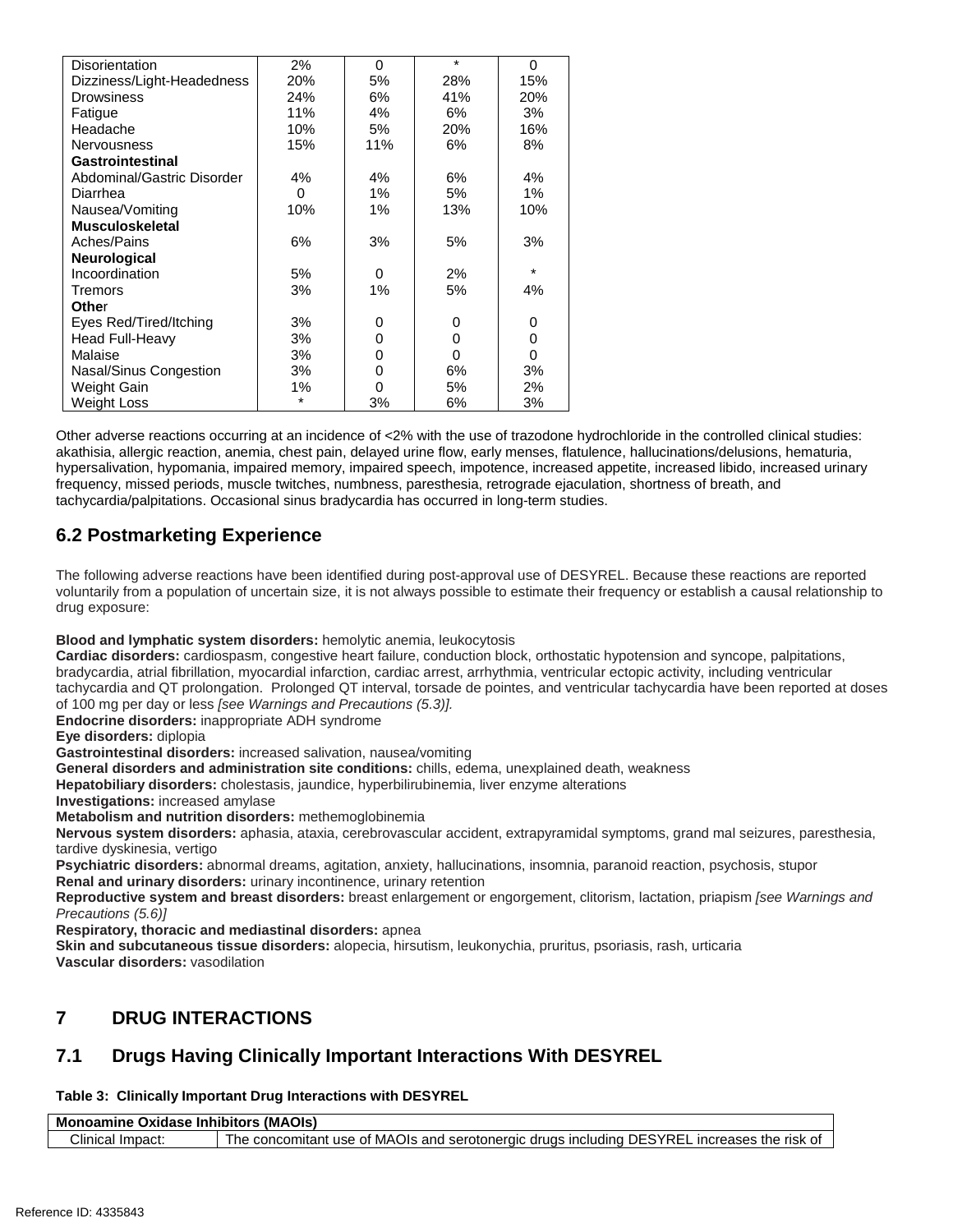|                                                 | serotonin syndrome.                                                                                                                                                                        |
|-------------------------------------------------|--------------------------------------------------------------------------------------------------------------------------------------------------------------------------------------------|
| Intervention:                                   | DESYREL is contraindicated in patients taking MAOIs, including MAOIs such as linezolid or                                                                                                  |
|                                                 | intravenous methylene blue [see Contraindications (4), Dosage and Administration (2.3, 2.4),                                                                                               |
|                                                 | and Warnings and Precautions (5.2)].                                                                                                                                                       |
| Examples:                                       | isocarboxazid, moclobemide, phenelzine, selegiline, tranylcypromine                                                                                                                        |
| <b>Other Serotonergic Drugs</b>                 |                                                                                                                                                                                            |
| Clinical Impact:                                | The concomitant use of serotonergic drugs including DESYREL and other serotonergic drugs                                                                                                   |
|                                                 | increases the risk of serotonin syndrome.                                                                                                                                                  |
| Intervention:                                   | Monitor patients for signs and symptoms of serotonin syndrome, particularly during DESYREL                                                                                                 |
|                                                 | initiation. If serotonin syndrome occurs, consider discontinuation of DESYREL and/or                                                                                                       |
|                                                 | concomitant serotonergic drugs [see Warnings and Precautions (5.2)].                                                                                                                       |
| Examples:                                       | triptans, antidepressants (tricyclic and serotonin uptake inhibitors), fentanyl, lithium, tramadol,                                                                                        |
|                                                 | tryptophan, buspirone, and St. John's Wort                                                                                                                                                 |
| <b>Antiplatelet Agents and Anticoagulants</b>   |                                                                                                                                                                                            |
| Clinical Impact:                                | Serotonin release by platelets plays an important role in hemostasis. The concurrent use of an                                                                                             |
|                                                 | antiplatelet agent or anticoagulant with DESYREL may potentiate the risk of bleeding.                                                                                                      |
| Intervention:                                   | Inform patients of the increased risk of bleeding with the concomitant use of DESYREL and                                                                                                  |
|                                                 | antiplatelet agents and anticoagulants. For patients taking warfarin, carefully monitor the<br>international normalized ratio (INR) when initiating or discontinuing DESYREL [see Warnings |
|                                                 | and Precautions (5.5)].                                                                                                                                                                    |
| Examples:                                       | warfarin, rivaroxaban, dabigatran, clopidogrel                                                                                                                                             |
| <b>Strong CYP3A4 Inhibitors</b>                 |                                                                                                                                                                                            |
| Clinical Impact:                                | The concomitant use of DESYREL and strong CYP3A4 inhibitors increased the exposure of                                                                                                      |
|                                                 | trazodone compared to the use of DESYREL alone.                                                                                                                                            |
| Intervention:                                   | If DESYREL is used with a potent CYP3A4 inhibitor, the risk of adverse reactions, including                                                                                                |
|                                                 | cardiac arrhythmias, may be increased and a lower dose of DESYREL should be considered                                                                                                     |
|                                                 | [see Dosage and Administration (2.5), Warnings and Precautions (5.3)].                                                                                                                     |
| Examples:                                       | itraconazole, ketoconazole, clarithromycin, indinavir                                                                                                                                      |
| <b>Strong CYP3A4 Inducers</b>                   |                                                                                                                                                                                            |
| Clinical Impact:                                | The concomitant use of DESYREL and strong CYP3A4 inducers decreased the exposure of                                                                                                        |
|                                                 | trazodone compared to the use of DESYREL alone.                                                                                                                                            |
| Intervention:                                   | Patients should be closely monitored to see if there is a need for an increased dose of                                                                                                    |
|                                                 | DESYREL when taking CYP3A4 inducers [see Dosage and Administration (2.5)].                                                                                                                 |
| Examples:                                       | rifampin, carbamazepine, phenytoin, St. John's wort                                                                                                                                        |
| <b>Digoxin and Phenytoin</b>                    |                                                                                                                                                                                            |
| Clinical Impact:                                | Digoxin and phenytoin are narrow therapeutic index drugs. Concomitant use of DESYREL can                                                                                                   |
|                                                 | increase digoxin or phenytoin concentrations.                                                                                                                                              |
| Intervention:                                   | Measure serum digoxin or phenytoin concentrations before initiating concomitant use of                                                                                                     |
|                                                 | DESYREL. Continue monitoring and reduce digoxin or phenytoin dose as necessary.                                                                                                            |
| Examples:                                       | digoxin, phenytoin                                                                                                                                                                         |
| <b>Central Nervous System (CNS) Depressants</b> |                                                                                                                                                                                            |
| Clinical Impact:                                | Desyrel may enhance the response CNS depressants.                                                                                                                                          |
| Intervention:                                   | Patients should be counseled that DESYREL may enhance the response to alcohol,                                                                                                             |
|                                                 | barbiturates, and other CNS depressants.                                                                                                                                                   |
| Examples:                                       | alcohol, barbiturates                                                                                                                                                                      |
| <b>QT Interval Prolongation</b>                 |                                                                                                                                                                                            |
| Clinical Impact:                                | Concomitant use of drugs that prolong the QT interval may add to the QT effects of DESYREL                                                                                                 |
|                                                 | and increase the risk of cardiac arrhythmia.                                                                                                                                               |
| Intervention:                                   | Avoid the use of DESYREL in combination with other drugs known to prolong QTc [see                                                                                                         |
| Examples:                                       | Warnings and Precautions (5.3)].<br>Class 1A antiarrhythmics: quinidine, procainamide, disopyramide;                                                                                       |
|                                                 | Class 3 antiarrhythmics: amiodarone, sotalol;                                                                                                                                              |
|                                                 | Antipsychotics: ziprasidone, chlorpromazine, thioridazine;                                                                                                                                 |
|                                                 | Antibiotics: gatifloxacin                                                                                                                                                                  |
|                                                 |                                                                                                                                                                                            |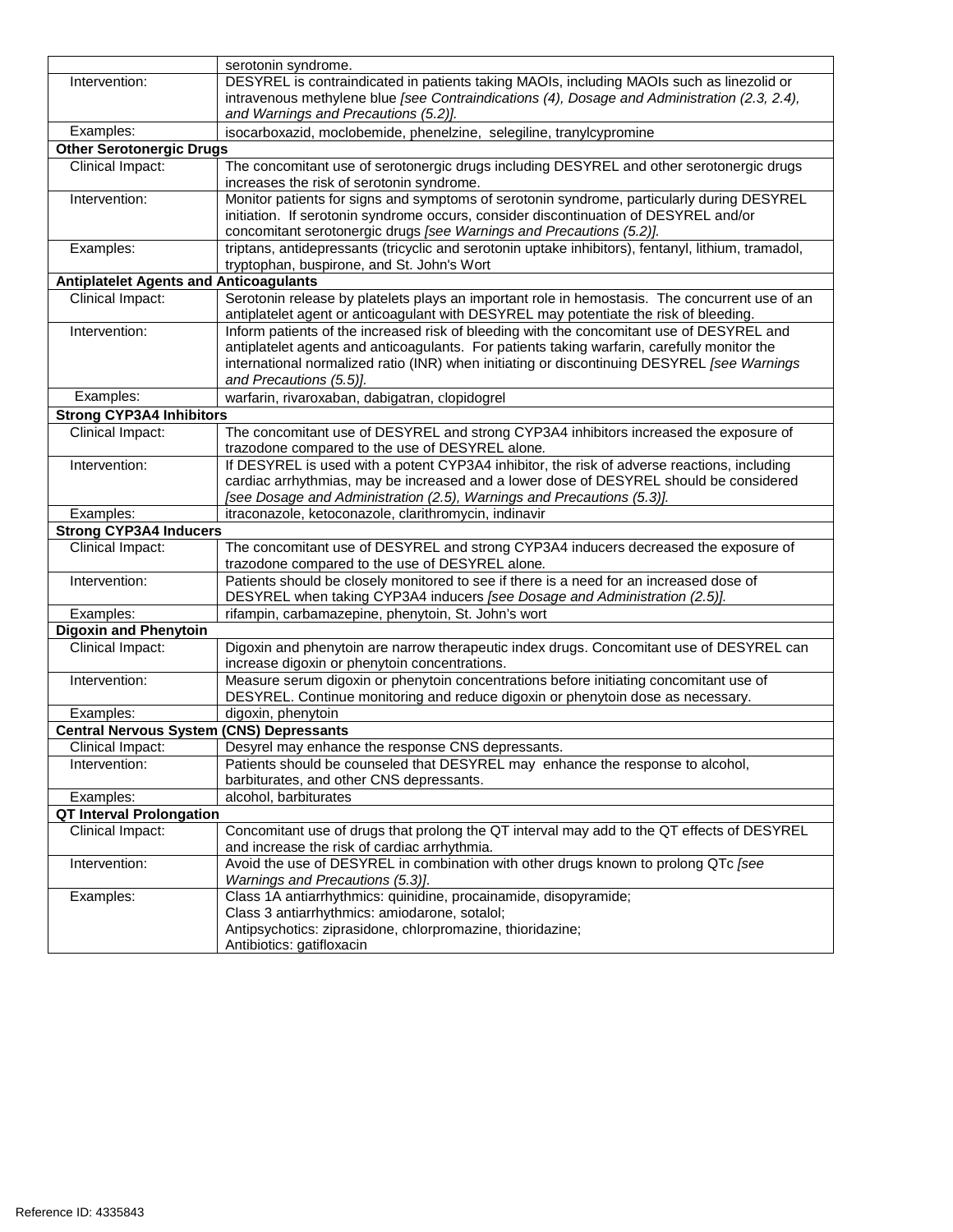# **8 USE IN SPECIFIC POPULATIONS**

### **8.1 Pregnancy**

#### Pregnancy Exposure Registry

There is a pregnancy exposure registry that monitors pregnancy outcomes in women exposed to antidepressants during pregnancy. Healthcare providers are encouraged to register patients by calling the National Pregnancy Registry for Antidepressants at 1-844-405- 6185 or visiting online at https://womensmentalhealth.org/clinical-and-research-programs/pregnancyregistry/antidepressants/

#### Risk Summary

Published prospective cohort studies, case series, and case reports over several decades with DESYREL use in pregnant women have not identified any drug-associated risks of major birth defects, miscarriage, or adverse maternal or fetal outcomes *(see Data).* Trazodone hydrochloride has been shown to cause increased fetal resorption and other adverse effects on the fetus in the rat when given at dose levels approximately 7.3 to 11 times the maximum recommended human dose (MRHD) of 400 mg/day in adults on a mg/m<sup>2</sup> basis. There was also an increase in congenital anomalies in the rabbit at approximately 7.3 to 22 times the MRHD on a mg/m<sup>2</sup> basis *(see Data).*

The estimated background risk of major birth defects and miscarriage for the indicated population is unknown. All pregnancies have a background risk of birth defect, loss, or other adverse outcomes. In the U.S. general population, the estimated background risk of major birth defects and miscarriage in clinically recognized pregnancies is 2 to 4% and 15 to 20%, respectively.

#### Clinical Considerations

#### *Disease-associated maternal and/or embryofetal risk*

A prospective, longitudinal study followed 201 pregnant women with a history of major depressive disorder who were euthymic and taking antidepressants at the beginning of pregnancy. The women who discontinued antidepressants during pregnancy were more likely to experience a relapse of major depression that women who continued antidepressants. Consider the risk of untreated depression when discontinuing or changing treatment with antidepressant medication during pregnancy and postpartum.

#### **Data**

#### *Human Data*

While available studies cannot definitively establish the absence of risk, published data from prospective cohort studies, case series, and case reports over several decades have not identified an association with trazodone use during pregnancy and major birth defects, miscarriage, or other adverse maternal or fetal outcomes. All available studies have methodological limitations, including small sample size and inconsistent comparator groups.

#### *Animal Data*

No teratogenic effects were observed when trazodone was given to pregnant rats and rabbits during the period of organogenesis at oral doses up to 450 mg/kg/day. This dose is 11 and 22 times, in rats and rabbits, respectively, the maximum recommended human dose (MRHD) of 400 mg/day in adults on a mg/m<sup>2</sup> basis. Increased fetal resorption and other adverse effects on the fetus in rats at 7.3 to 11 times the MRHD and increase in congenital anomalies in rabbits at 7.3 to 22 times the MRHD on a mg/m<sup>2</sup> basis were observed. No further details on these studies are available.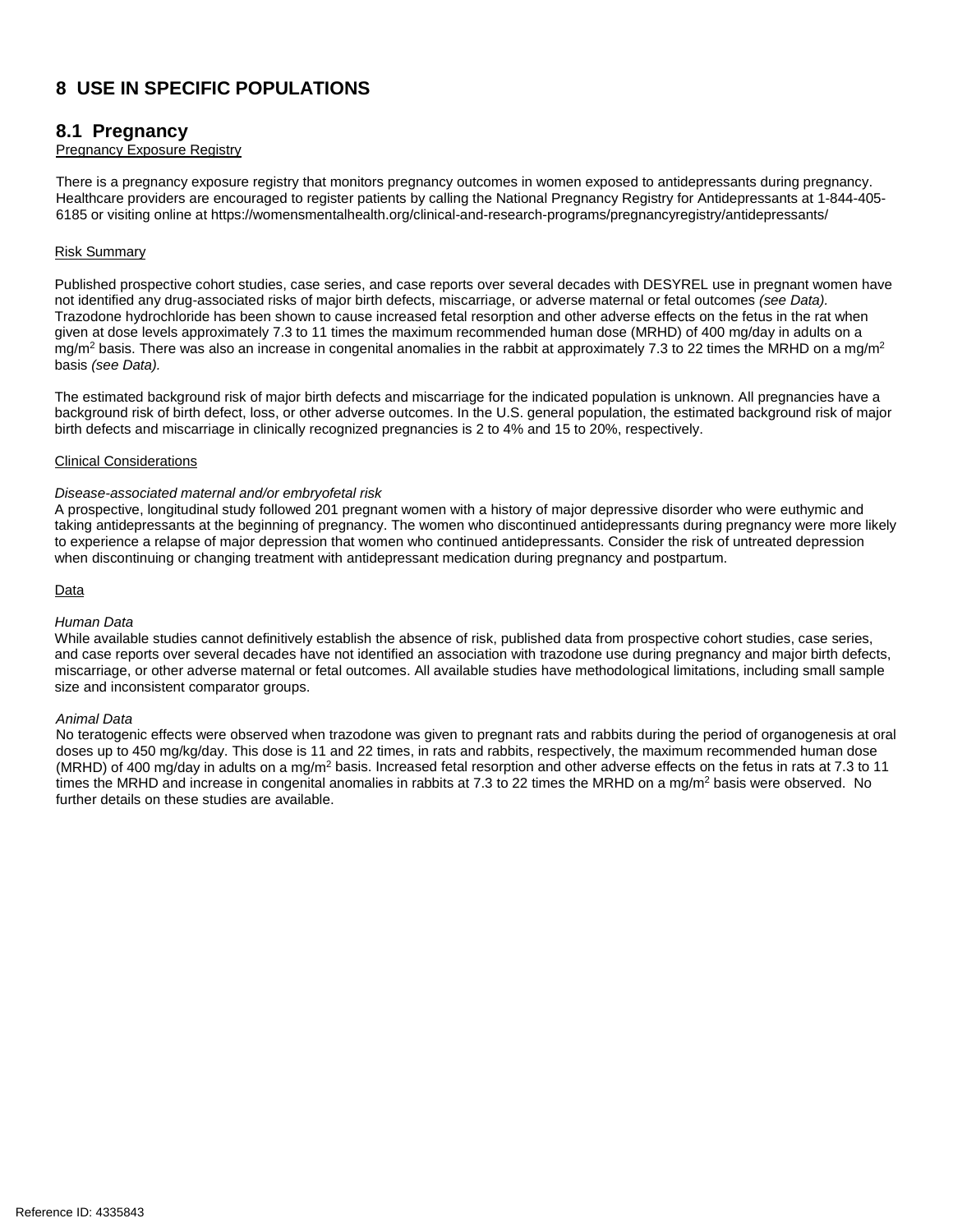## **8.2 Lactation**

Risk Summary

Data from published literature report the transfer of trazodone into human milk. There are no data on the effect of trazodone on milk production. Limited data from postmarketing reports have not identified and association of adverse effects on the breastfed child. The developmental and health benefits of breastfeeding should be considered along with the mother's clinical need for DESYREL and any potential adverse effects on the breastfed child from DESYREL or from the underlying maternal condition.

## **8.4 Pediatric Use**

Safety and effectiveness in the pediatric population have not been established. Antidepressants increased the risk of suicidal thoughts and behaviors in pediatric patients *[see Boxed Warning, Warnings and Precautions (5.1)].* 

## **8.5 Geriatric Use**

Reported clinical literature and experience with trazodone has not identified differences in responses between elderly and younger patients. However, as experience in the elderly with trazodone hydrochloride is limited, it should be used with caution in geriatric patients.

Serotonergic antidepressants have been associated with cases of clinically significant hyponatremia in elderly patients, who may be at greater risk for this adverse reaction *[see Warnings and Precautions (5.11)].*

### **8.6 Renal Impairment**

Trazodone has not been studied in patients with renal impairment. Trazodone should be used with caution in this population.

### **8.7 Hepatic Impairment**

Trazodone has not been studied in patients with hepatic impairment. Trazodone should be used with caution in this population.

## **9 DRUG ABUSE AND DEPENDENCE**

### **9.1 Controlled Substance**

DESYREL® is not a controlled substance.

### **9.2 Abuse**

Although trazodone hydrochloride has not been systematically studied in preclinical or clinical studies for its potential for abuse, no indication of drug-seeking behavior was seen in the clinical studies with trazodone hydrochloride.

## **10 OVERDOSAGE**

Death from overdose has occurred in patients ingesting DESYREL and other CNS depressant drugs concurrently (alcohol; alcohol and chloral hydrate and diazepam; amobarbital; chlordiazepoxide; or meprobamate).

The most severe reactions reported to have occurred with overdose of DESYREL alone have been priapism, respiratory arrest, seizures, and ECG changes, including QT prolongation. The reactions reported most frequently have been drowsiness and vomiting. Overdosage may cause an increase in incidence or severity of any of the reported adverse reactions.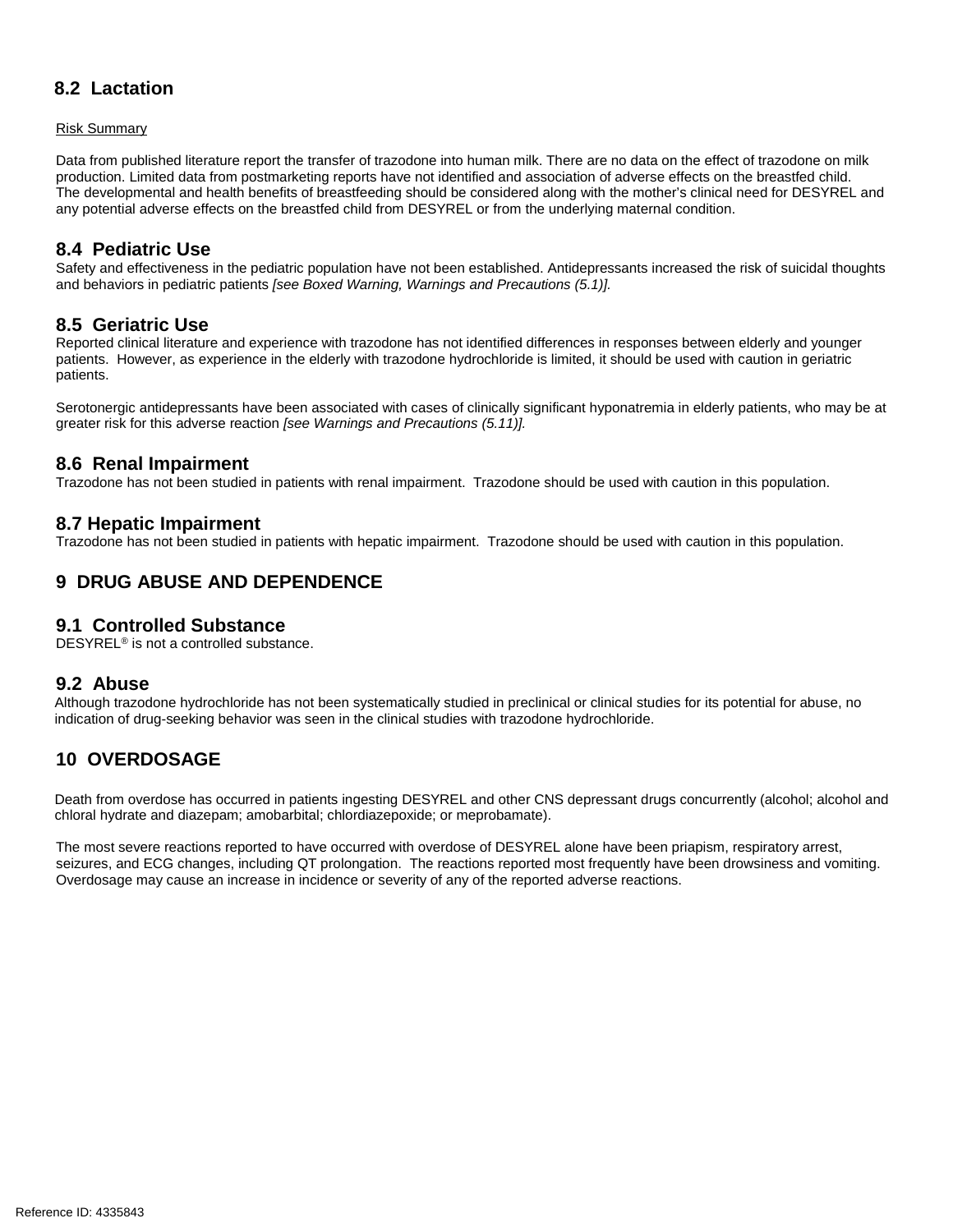There is no specific antidote for trazodone hydrochloride overdose. In managing overdosage, consider the possibility of multiple drug involvement. For current information on the management of poisoning or overdose, contact a poison control center (1-800-222-1222 or [www.poison.org\)](http://www.poison.org/).

## **11 DESCRIPTION**

DESYREL (trazodone hydrochloride) tablets for oral administration contain trazodone hydrochloride, a selective serotonin reuptake inhibitor and 5HT2 receptor antagonist. DESYREL is a triazolopyridine derivative designated as 2-[3-[4-(3-chlorophenyl)-1 piperazinyl]propyl]-1,2,4-triazolo [4,3-a]pyridin-3(2*H*)-one hydrochloride. It is a white odorless crystalline powder which is freely soluble in water. The structural formula is represented as follows:

 $-$  CH<sub>2</sub>  $-$  CH<sub>2</sub>  $-$  CH<sub>2</sub>  $-$  N<sup>2</sup>  $\searrow$  • HCI

**Molecular Formula:** C19H22CIN5O • HCl **Molecular Weight:** 408.33

Each tablet, for oral administration, contains 50 mg, 100 mg, 150 mg or 300 mg of trazodone hydrochloride, USP. In addition, each tablet contains the following inactive ingredients:

50 mg and 100 mg: Corn starch, dibasic calcium phosphate, hypromellose, lactose monohydrate, magnesium stearate, microcrystalline cellulose, polyethylene glycol, povidone, sodium starch glycolate, and triacetin

150 mg: magnesium stearate, microcrystalline cellulose, pregelatinized starch, and stearic acid

300 mg: magnesium stearate, microcrystalline cellulose, pregelatinized starch, sodium starch glycolate, and stearic acid

# **12 CLINICAL PHARMACOLOGY**

### **12.1 Mechanism of Action**

The mechanism of trazodone's antidepressant action is not fully understood, but is thought to be related to its enhancement of serotonergic activity in the CNS. Trazodone is both a selective serotonin reuptake inhibitor (SSRI) and a 5HT2 receptor antagonist and the net result of this action on serotonergic transmission and its role in trazodone's antidepressant effect is unknown.

## **12.2 Pharmacodynamics**

Preclinical studies have shown that trazodone selectively inhibits neuronal reuptake of serotonin (Ki = 367 nM) and acts as an antagonist at 5-HT-2A (Ki = 35.6 nM) serotonin receptors. Trazodone is also an antagonist at several other monoaminergic receptors including 5-HT2B (Ki = 78.4 nM), 5-HT2C (Ki = 224 nM), α1A (Ki = 153 nM), α2C (Ki = 155 nM) receptors and it is a partial agonist at 5-HT1A ( $Ki = 118$  nM) receptor.

Trazodone antagonizes alpha 1-adrenergic receptors, a property which may be associated with postural hypotension.

## **12.3 Pharmacokinetics**

### *Absorption*

In humans, trazodone hydrochloride is absorbed after oral administration without selective localization in any tissue. When trazodone hydrochloride is taken shortly after ingestion of food, there may be an increase in the amount of drug absorbed, a decrease in maximum concentration and a lengthening in the time to maximum concentration. Peak plasma levels occur approximately one hour after dosing when trazodone hydrochloride is taken on an empty stomach or 2 hours after dosing when taken with food.

#### *Metabolism*

*In vitro* studies in human liver microsomes show that trazodone is metabolized, via oxidative cleavage, to an active metabolite, mchlorophenylpiperazine (mCPP) by CYP3A4. Other metabolic pathways that may be involved in the metabolism of trazodone have not been well characterized. Trazodone is extensively metabolized; less than 1% of an oral dose is excreted unchanged in the urine.

#### *Elimination*

In some patients trazodone may accumulate in the plasma.

### *Protein Binding*

Trazodone is 89 to 95% protein bound *in vitro* at concentrations attained with therapeutic doses in humans.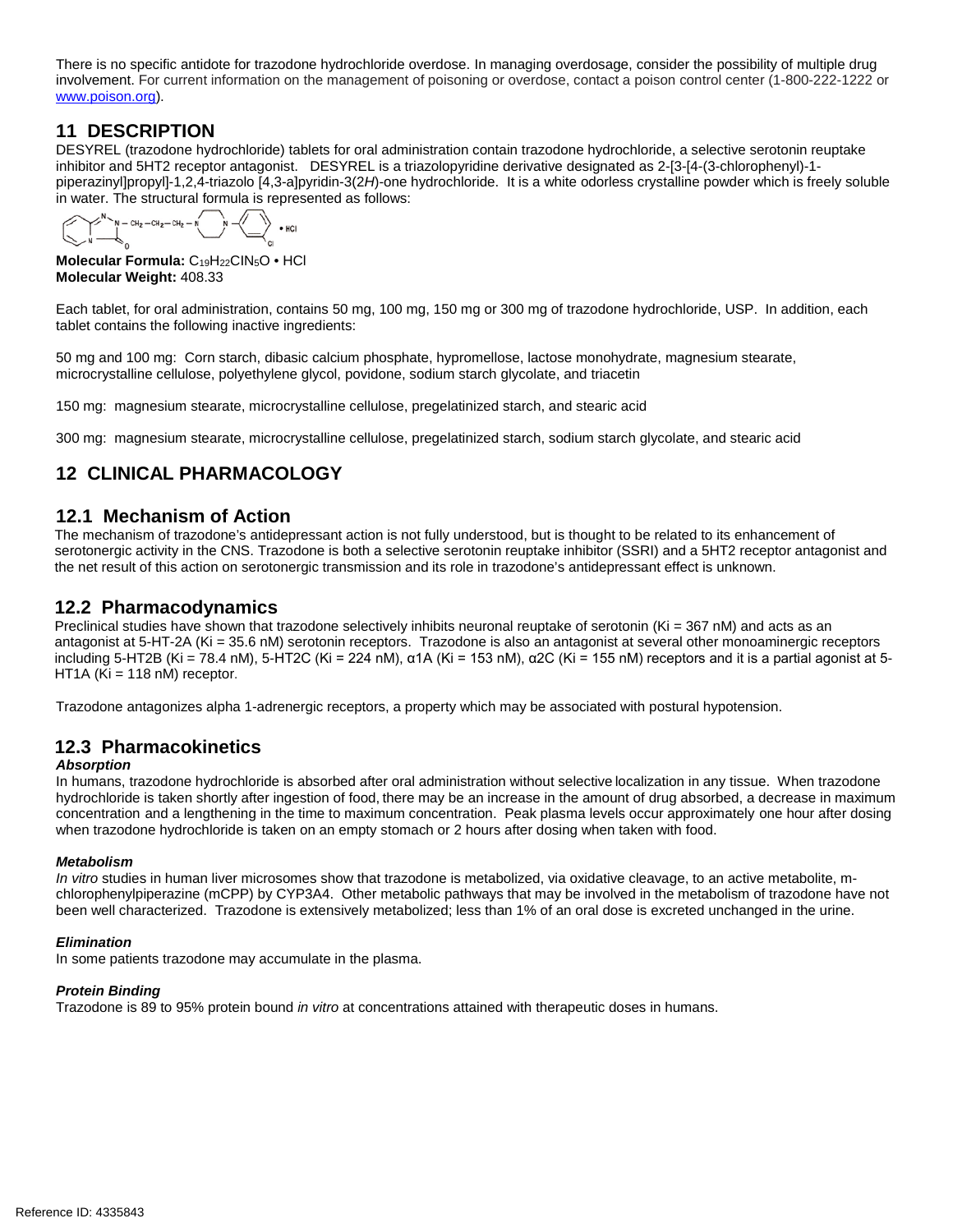# **13 NONCLINICAL TOXICOLOGY**

## **13.1 Carcinogenesis, Mutagenesis, Impairment of Fertility**

#### **Carcinogenesis**

No drug- or dose-related occurrence of carcinogenesis was evident in rats receiving trazodone in daily oral doses up to 7.3 times the maximum recommended human dose (MRHD) of 400 mg/day in adults on a mg/m<sup>2</sup> basis.

#### **Mutagenesis**

No genotoxicity studies were conducted with trazodone.

#### **Impairment of Fertility**

Trazodone has no effect on fertility in rats at doses up to 7.3 times the MRHD in adults on a mg/m<sup>2</sup> basis.

## **14 CLINICAL STUDIES**

The efficacy and safety of trazodone hydrochloride were established from inpatient and outpatient trials of the trazodone immediate release formulation in the treatment of major depressive disorder.

### **16 HOW SUPPLIED/STORAGE AND HANDLING**

- 50 mg: White, round, scored, film-coated tablet; bisected with "50" and "P 005" debossed on one side and plain on the other side. Bottles of 100 NDC 58463-005-01
- 100 mg: White, round, scored, film-coated tablet; bisected with "100" and "P 006" debossed on one side and plain on the other side. Bottles of 100 NDC 58463-006-01
- 150 mg: White, rectangular, scored tablet; trisected on both sides, debossed with "P" and "007" on one side and "50", "50", "50" on the other side, with a bisect on each edge. Bottles of 100 NDC 58463-007-01
- 300 mg: White, rectangular, scored tablet; trisected on one side debossed with "100", "100", "100" and bisected on the other side debossed with "P" and "008". Bottles of 100 NDC 58463-008-01

Store at 20°C to 25°C (68°F to 77°F). Excursions permitted between 15ºC and 30ºC (59°F to 86ºF) *[see USP Controlled Room Temperature]*.

Dispense in a tight, light-resistant container as defined in the USP.

## **17 PATIENT COUNSELING INFORMATION**

Advise the patient to read the FDA-approved patient labeling (Medication Guide).

#### Suicidal Thoughts and Behaviors

Advise patients and caregivers to look for the emergence of suicidality, especially early during treatment and when the dosage is adjusted up or down and instruct them to report such symptoms to the healthcare provider [*see Box Warning and Warnings and Precautions (5.1)*].

#### Dosage and Administration

Advise patients that DESYREL should be taken shortly after a meal or light snack. Advise patients regarding the importance of following dosage titration instructions *[see Dosage and Administration (2)]*.

#### Serotonin Syndrome

Caution patients about the risk of serotonin syndrome, particularly with the concomitant use of DESYREL with other serotonergic drugs including triptans, tricyclic antidepressants, fentanyl, lithium, tramadol, tryptophan, buspirone, St. John's Wort, and with drugs that impair metabolism of serotonin (in particular, MAOIs, both those intended to treat psychiatric disorders and also others, such as linezolid). Patients should contact their health care provider or report to the emergency room if they experience signs or symptoms of serotonin syndrome *[see Warnings and Precautions (5.2) and Drug Interactions (7)]*.

#### Activation of Mania/Hypomania

Advise patients and their caregivers to observe for signs of activation of mania/hypomania and instruct them to report such symptoms to the healthcare provider *[see Warnings and Precautions (5.7)]*.

#### Increased Risk of Bleeding

Inform patients about the concomitant use of DESYREL with aspirin, NSAIDs, other antiplatelet drugs, warfarin, or other anticoagulants because the combined use of drugs that interfere with serotonin reuptake and these medications has been associated with an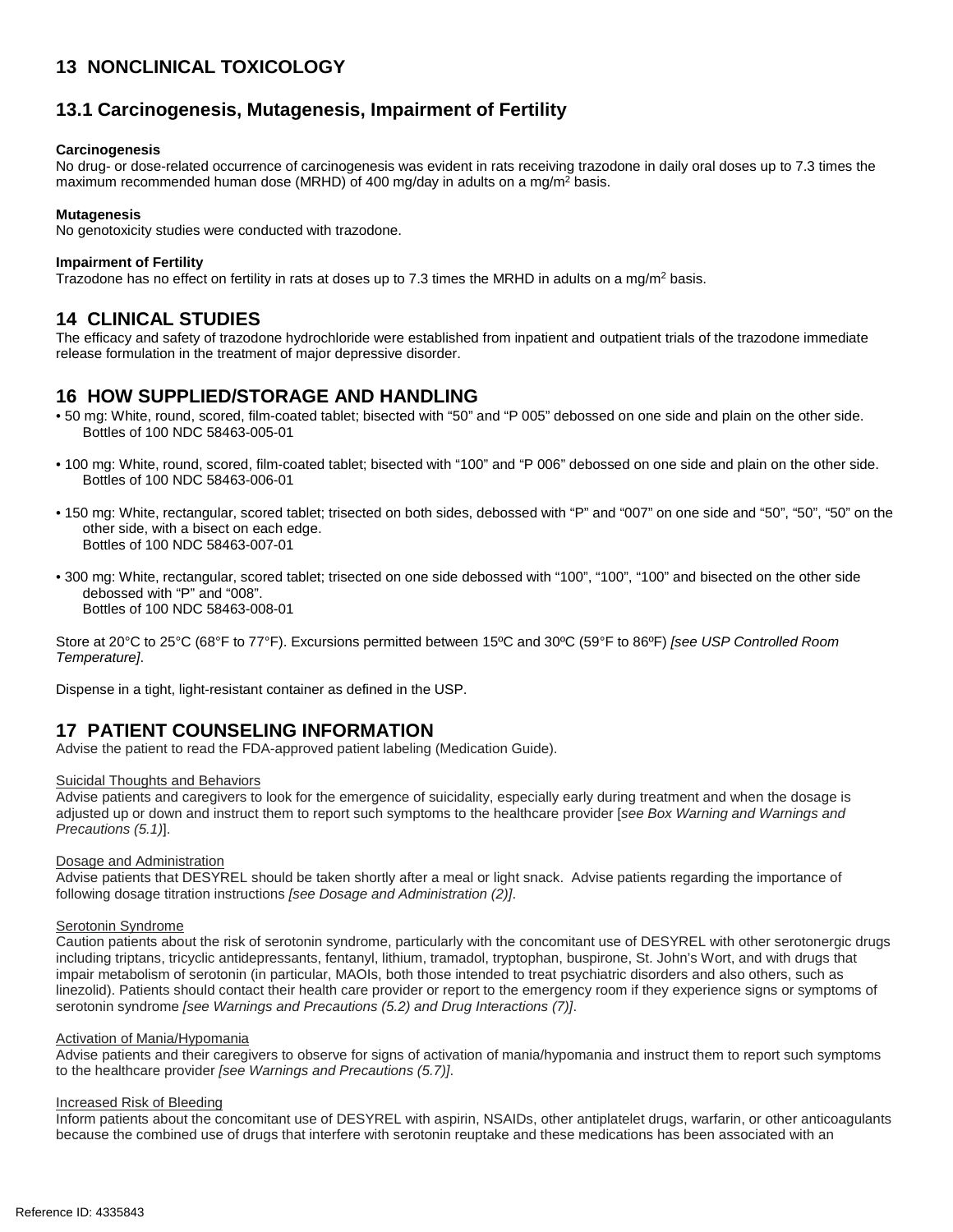increased risk of bleeding. Advise them to inform their health care providers if they are taking or planning to take any prescription or over-the-counter medications that increase the risk of bleeding *[see Warnings and Precautions (5.5)]*.

#### Discontinuation Syndrome

Advise patients not to abruptly discontinue DESYREL and to discuss any tapering regimen with their healthcare provider. Adverse reactions can occur when DESYREL is discontinued *[see Warnings and Precautions (5.8)].*

#### Concomitant Medications

Advise patients to inform their health care providers if they are taking, or plan to take any prescription or over-the-counter medications since there is a potential for interactions *[see Drug Interactions (7.1)].*

#### Pregnancy

Advise patients to notify their healthcare provider if they become pregnant or intend to become pregnant during therapy with DESYREL. Advise patients that there is a pregnancy exposure registry that monitors pregnancy outcomes in women exposed to DESYREL during pregnancy *[see Use in Special Populations (8.1)].*

Manufactured in Canada for: Pragma Pharmaceuticals, LLC. Distributed by: Fera Pharmaceuticals, LLC. Locust Valley, N.Y. 11560

PPI-005 Revised 10/18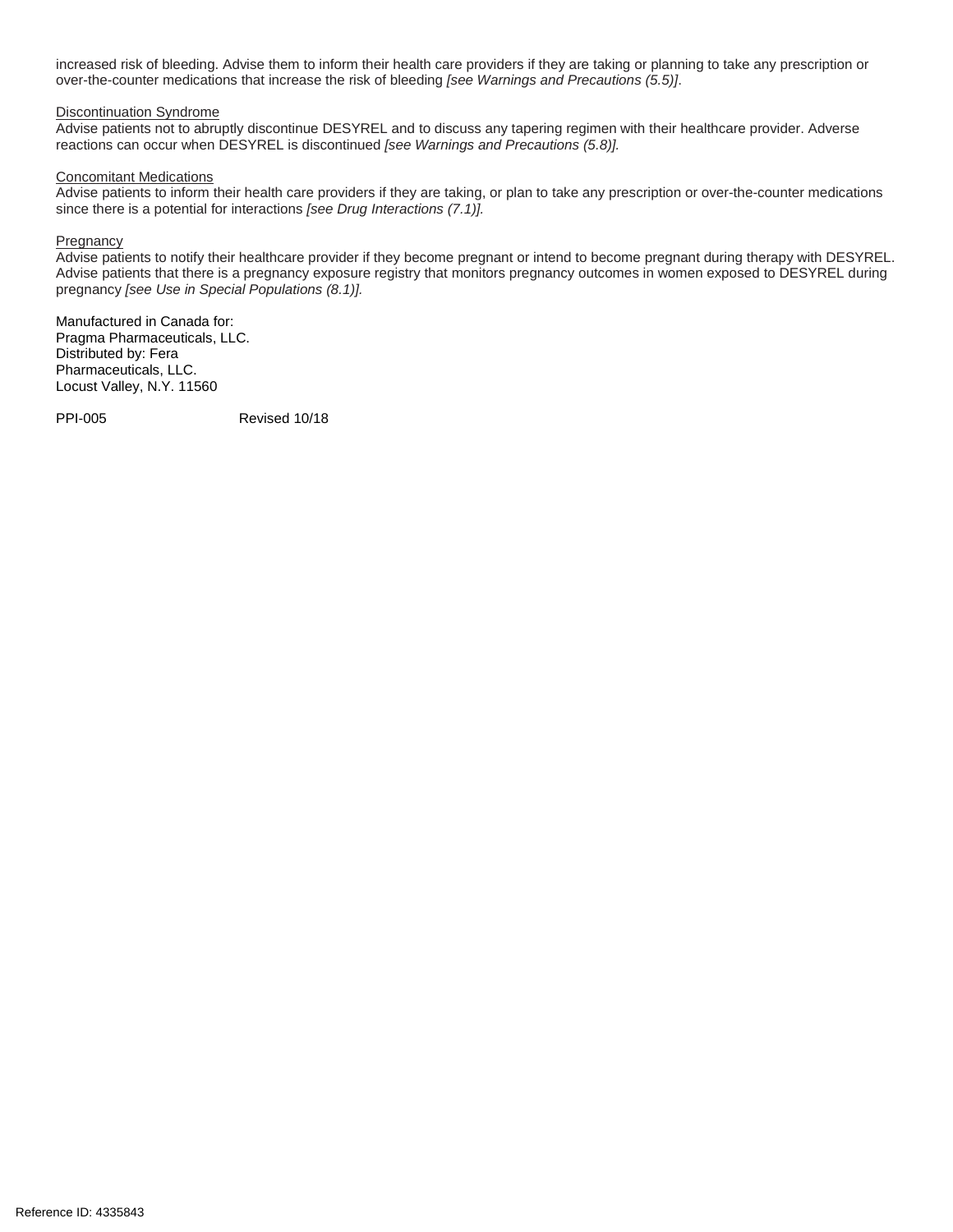### **MEDICATIONGUIDE DESYREL®** (DEZ ur el) **(trazodone hydrochloride) tablets, for oral use**

### **What isthe most important information Ishould know about DESYREL?**

Antidepressant medicines, depression or other serious mental illnesses, and suicidal thoughts or actions: Talk to your healthcare provider about:

- All risks and benefits of treatment with antidepressant medicines
- All treatment choices for depression or other serious mental illnesses
- 1. Antidepressant medicines may increase suicidal thoughts or actions in some children, teenagers, and young adults within **the first few months of treatment.**
- 2. Depression and other serious mental illnesses are the most important causes of suicidal thoughts and actions. **Some people may have a higher risk of having suicidal thoughts or actions.** These include people who have or have a family history of bipolar illness(also called manic-depressive illness) or suicidal thoughts or actions.

#### **3. How can I watch for and try to prevent suicidal thoughts and actions?**

- Pay close attention to any changes, especially sudden changes in mood, behaviors, thoughts, or feelings. This is very important when an antidepressant medicine is started or when the dose is changed.
- Call your healthcare provider right away to report new or sudden changes in mood, behavior, thoughts or feelings.
- Keep all follow-up visits with your healthcare provider as scheduled. Call your healthcare provider between visits as needed, especially if you are worried about symptoms.

### Call a healthcare provider right away if you have any of the following symptoms, especially if they are new, worse, or worry you:

- Thoughts about suicide or dying
- Attempts to commit suicide
- New or worse depression
- New or worse anxiety
- Feeling very agitated or restless
- Panic attacks
- Trouble sleeping (insomnia)
- New or worse irritability
- Acting aggressive, being angry or violent
- Acting on dangerous impulses
- An extreme increase in activity and talking (mania)
- Other unusual changes in behavior or mood

#### **What else do I need to know about antidepressant medicines?**

- **Never stop an antidepressant medicine without first talking to a healthcare provider**. Stopping an antidepressant medicine suddenly can cause other symptoms.
- **Antidepressants are medicines used to treat depression and other illnesses.** It is important to discuss all the risks of treating depression and also the risks of not treating it. You should discuss all treatment choices with your healthcare provider, not just the use of antidepressants.
- **Antidepressant medicines have other side effects.** Talk to your healthcare provider about the side effects of your medicines.
- **Antidepressant medicines can interact with other medicines.** Know all of the medicines that you take. Keep a list of all medicines to show your healthcare provider. Do notstart new medicines without first checking with your healthcare provider.

It is not known if DESYREL is safe and effective in children.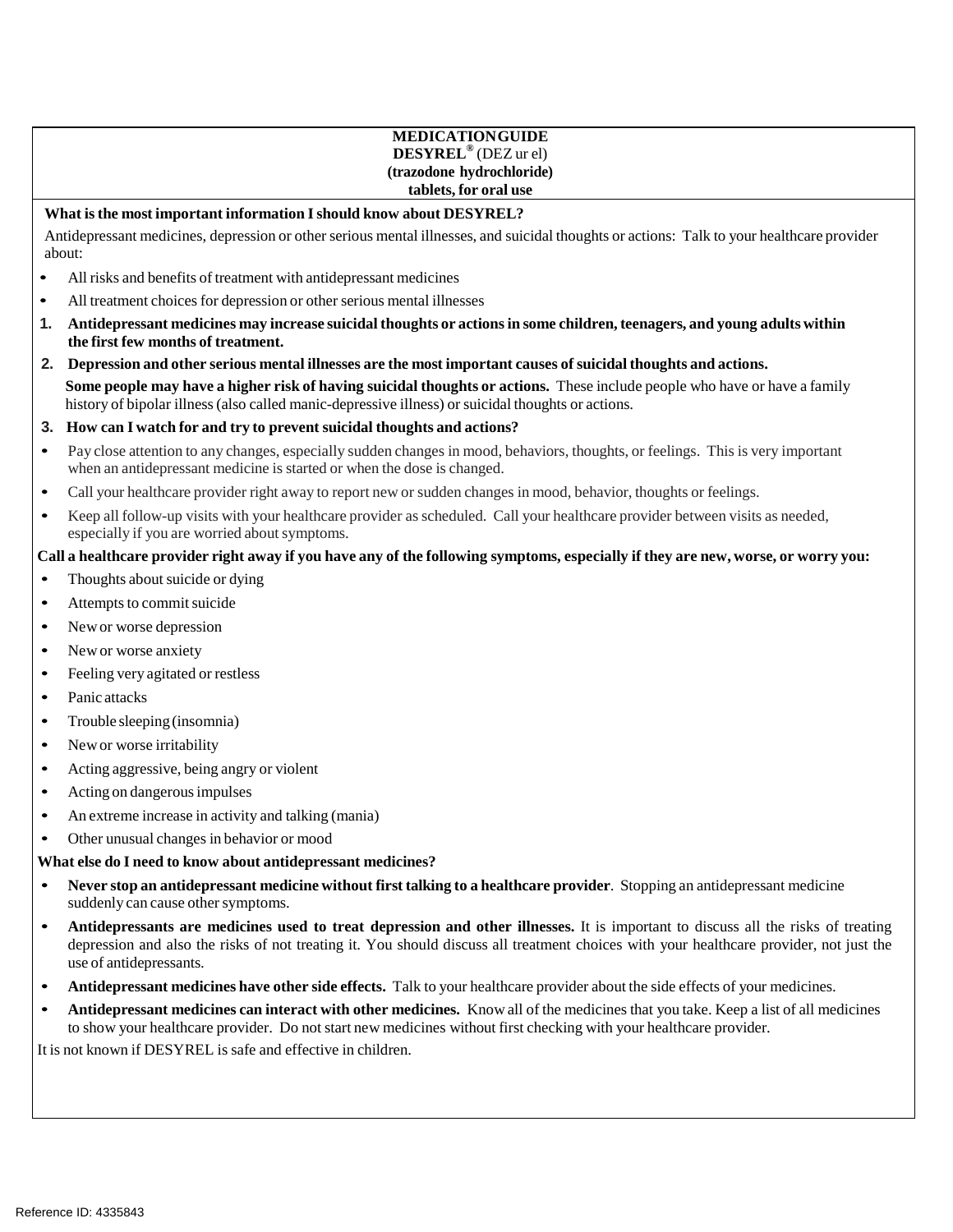### **Whatis DESYREL?**

DESYREL is a prescription medicine used in adults to treat major depressive disorder (MDD). DESYREL belongsto a class of medicines known as SSRIs (or selective serotonin reuptake inhibitors).

### **Do not take DESYREL:**

- If you take a monoamine oxidase inhibitor (MAOI). Ask your healthcare provider or pharmacist if you are not sure if you take an MAOI, including the antibiotic linezolid, and intravenous methylene blue.
- Do not take an MAOI within 2 weeks of stopping DESYREL unless directed to do so by your healthcare provider.

• Do not start DESYREL if you stopped taking an MAOI in the last 2 weeks unless directed to do so by your healthcare provider.

### Before you take DESYREL tell your healthcare provider about all of your medical conditions, including if you:

- have heart problems, including OT prolongation or a family history of it
- have ever had a heart attack
- have bipolar disorder
- have liver or kidney problems
- have other serious medical conditions
- are pregnant or plan to become pregnant. It is not known if DESYREL will harm your unborn baby. Talk to your healthcare provider about the risk to your unborn baby if you take DESYREL.
	- If you become pregnant during treatment with DESYREL, talk to your healthcare provider about registering with the National Pregnancy Registry for Antidepressants. You can register by calling 1-844-405-6185.
- are breastfeeding or plan to breastfeed. DESYREL passes into your breast milk. Talk to your healthcare provider about the best way to feed your baby if you take DESYREL.
- have taken a Monoamine Oxidase Inhibitor (MAOI) or if you have stopped taking an MAOI in the last 2 weeks.

**Tell your healthcare provider about all the medicines you take,** including prescription and over-the-counter medicines, vitamins, and herbal supplements. Using DESYREL with certain other medicines can affect each other causing serious side effects.

Especially tell your healthcare provider if you take:

- triptans used to treat migraine headache
- medicines used to treat mood, anxiety, psychotic or thought disorders, including tricyclics, lithium, SSRIs, SNRIs, buspirone, or antipsychotics
- tramadol
- over-the-counter supplements such as tryptophan or St. John's Wort
- nonsteroidalanti-inflammatorydrugs(NSAIDS)
- aspirin
- warfarin(Coumadin,Jantoven)
- phenytoin(Mesantoin)
- diuretics

Know the medicines you take. Keep a list of them and show it to your healthcare provider and pharmacist when you get a new medicine.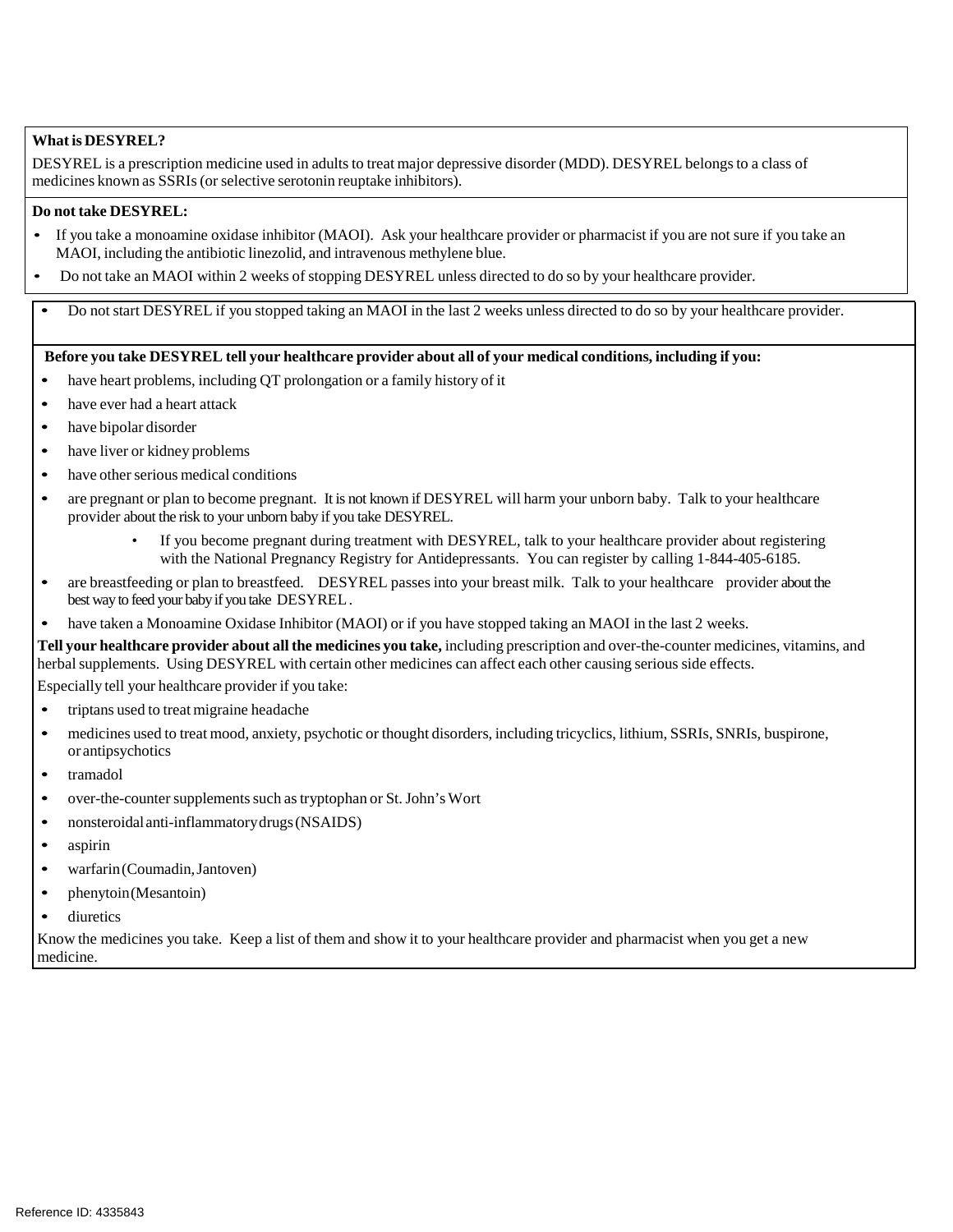### **How should Itake DESYREL?**

- Take DESYREL exactly as your healthcare provider tells you.
- DESYREL should be taken shortly after a meal or light snack.
- If you feel drowsy after taking DESYREL, talk to your healthcare provider. Your healthcare provider may change your dose or the time of day you take your DESYREL.
- Do not stop taking DESYREL without talking to your healthcare provider.
- DESYREL should be swallowed whole or broken in half along the score line. Do not chew or crush DESYREL. Tell your healthcare provider if you cannot swallow trazodone either whole or as a half tablet.
- If you take too much DESYREL, call your healthcare provider, your Poison Control Center at 1-800-222-1222, or go to the nearest emergency room right away.

#### **What should I avoid while taking DESYREL?**

- Do not drive, operate heavy machinery, or do other dangerous activities until you know how DESYREL affects you. DESYREL can slow your thinking and motor skills.
- Do not drink alcohol or take other medicines that make you sleepy or dizzy while taking DESYREL until you talk with your healthcare provider. DESYREL may make your sleepiness or dizziness worse if you take it with alcohol or other medicines that cause sleepiness or dizziness.

### **What are the possible side effects of DESYREL?**

#### **DESYREL can cause seriousside effects or death, including:**

- **See "What isthe most important information Ishould know about DESYREL?"**
- **Serotonin syndrome.** Symptoms of serotonin syndrome include: agitation, hallucinations, problems with coordination, fast heartbeat, tight muscles, trouble walking, sweating, fever, nausea, vomiting, and diarrhea.
- **Irregular or fast heartbeat or faint (QT prolongation)**
- **Low blood pressure.** You feel dizzy or faint when you change positions(go from sitting to standing)
- **Unusual bruising or bleeding**
- **Erection lasting for more than 6 hours(priapism)**
- Feeling high or in a very good mood, then becoming irritable, or having too much energy, feeling like you have to keep **talking or do not sleep (mania**).
- **Withdrawal symptoms.** Symptoms of withdrawal can include anxiety, agitation, and sleep problems. Do not stop taking DESYREL without talking to your healthcare provider.
- **Visualproblems.**
	- eye pain
	- changes in vision
	- swelling or redness in or around the eye

Only some people are at risk for these problems. You may want to undergo an eye examination to see if you are at risk and receive preventative treatment if you are.

• **Low sodium in your blood (hyponatremia).** Symptoms of hyponatremia include: headache, feeling weak, feeling confused, trouble concentrating, memory problems and feeling unsteady when you walk.

Get medical help right away, if you have any of the symptoms listed above.

#### **The most common side effects of DESYREL include:**

- swelling
- blurred vision
- dizziness
- sleepiness
- tiredness
- diarrhea
- stuffynose
- weight loss

 These are not all the possible side effects of DESYREL. Call your doctor for medical advice about side effects. You may report side effects to FDA at 1-800-FDA-1088.